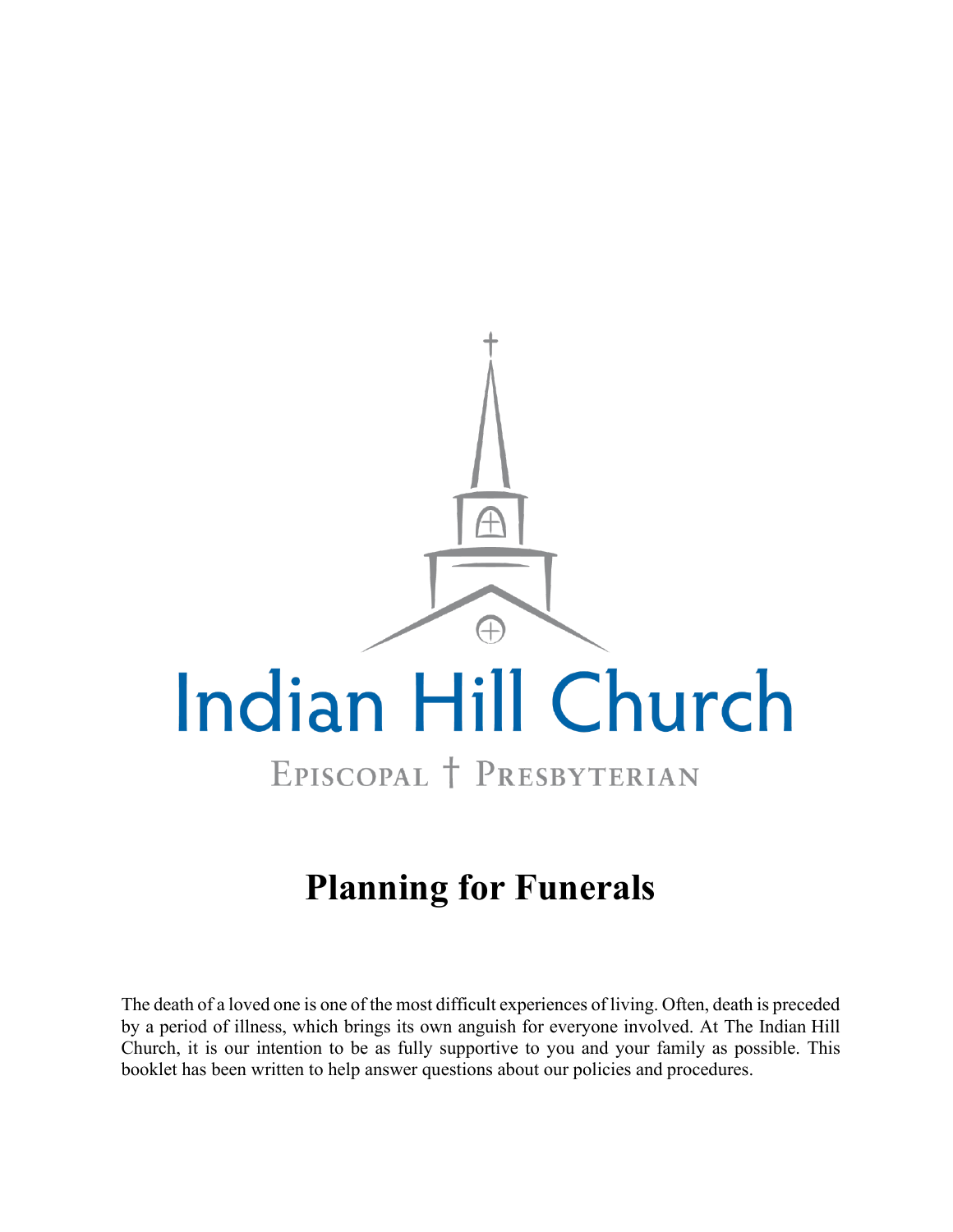# **DURING THE TERMINAL PHASE OF ILLNESS**

If a minister has not already visited you, please call. The main number is (513) 561-6805. If the office is closed, the mobile numbers of the clergy are on the after-hours message. We will be more than willing to come and visit, either in the hospital or at home. Our purpose is to be supportive and helpful in any way that we can. We may know of resources that will be useful.

Please feel free to ask any questions that occur to you.

This may be the time to make plans for the time of death. It is the best time to find a funeral director. You may want to talk about the possibility of organ or tissue donation; the disposition of the body (burial or cremation) and what sort of funeral or memorial service you would like. The clergy can be helpful to you in dis- cussing all those issues.

# **AT THE TIME OF DEATH**

Please call the clergy first. If you have not already done so, you will need to find a funeral director. The clergy can be helpful in finding someone who is reliable. At this time, you will need to make final decisions about organ and tissue donation, disposition of the body and funeral plans. The funeral planning is usually done the day after the death. It is very helpful if a clergy person can be present for that conversation to help answer questions about policies and procedures at the church and to make sure that the liturgy meets the family's needs. We can also meet with you after you have talked to the funeral director.

# **VISITING HOURS**

Visiting hours are an optional choice. It may make sense to have them if there are numbers of people who will not be able to attend the funeral. It is also a good idea to have them if there are people who may want to speak or do some other special offering to remember the person who has died. We do not encourage secular music during the funeral, so if there are special songs or music, the visitation might be a good time for that.

# *Note: The casket is never opened when it is in the Sanctuary for the service.*

# **PLANNING THE FUNERAL**

In this church, we use the Book of Common Prayer for Episcopal liturgies. The services for Burial are found on page 469 for Rite One. The services for Burial are found on page 469 for Rite One, and page 491 for Rite Two. Rite One has more traditional language, Rite Two more contemporary.

For Presbyterian services, the order can be more relaxed. For either Episcopalian or Presbyterian services, you will need to plan the liturgy with the minister who is helping you with yourservice.

You will also have choices to make about scripture lessons and hymns. Our music comes from either the Hymnal 1982 or The Presbyterian Hymnal. We have put a list of scriptures and hymns that you might find helpful at the end of this booklet. The minister will be able to help you decide on scripture and music. The Director of Music is also available to help in planning for the service. The Music Director will make sure someone is, if he or she is unavailable. We have included a list of the scripture choices and some hymns which we think are particularly good for funerals at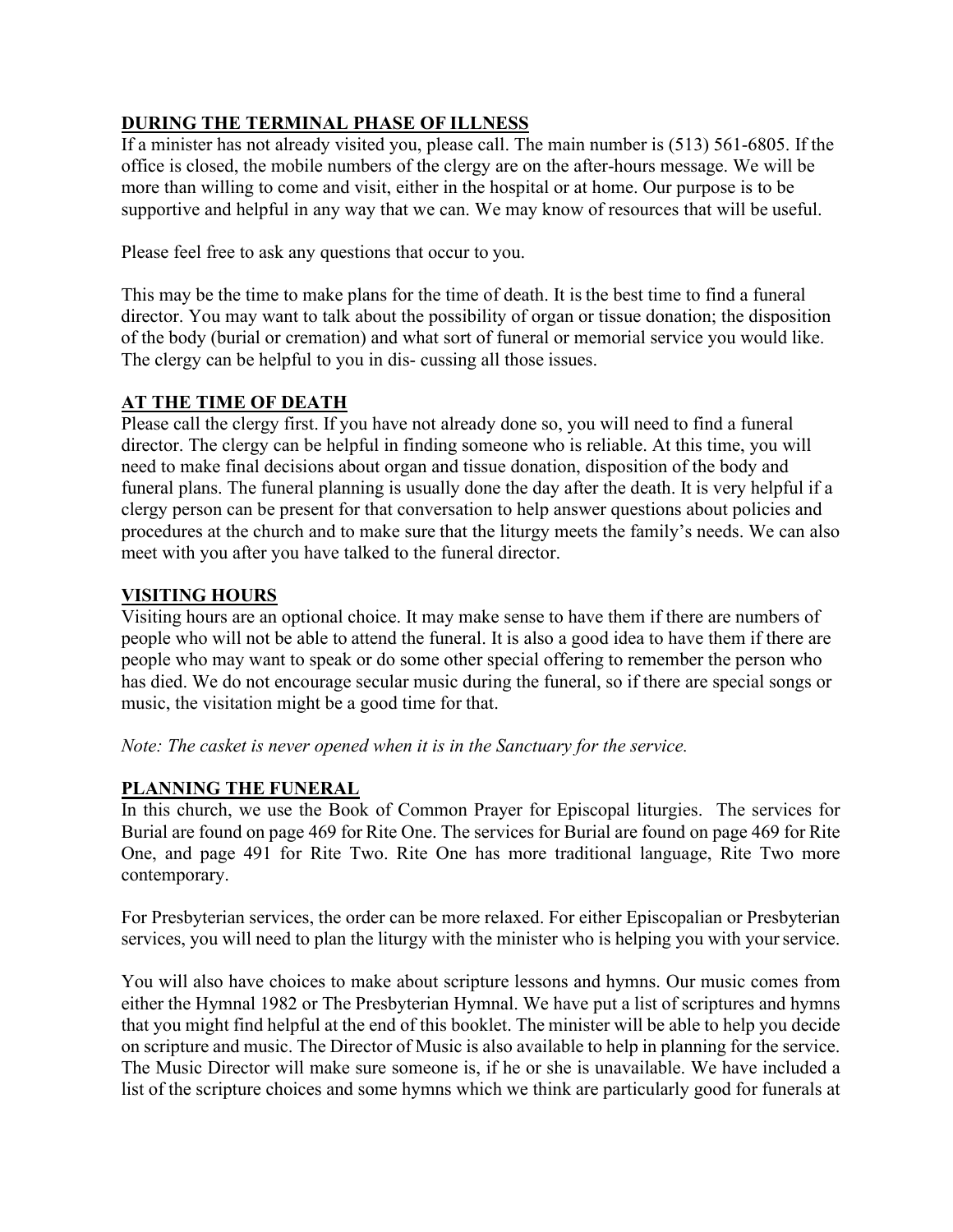the back of this booklet.

We are happy to create an order of service for you, as long as the church office is given enough notice. This can include a photo(s) if you wish.

## **WITNESS TO THE RESURRECTION**

The Service of Witness to the Resurrection begins with scriptural sentences. It is appropriate for worshippers to sing hymns, psalms or spiritual songs which affirm God's power over death, a belief in the resurrection to life everlasting, and the assurance of the communion of saints. Scripture shall be read; a sermon or other exposition of the Word may be proclaimed; an affirmation of faith may be made by the people. Aspects of the life of the one who has died may be recalled. Prayers shall be offered, giving thanks to God. The service ends by commending the one who has died to the care of the eternal God and sending the people forth with a benediction.

#### **DISPOSITION OF THE BODY**

There are several choices for disposition of the body. It may be buried or cremated. If you have a plot in the Indian Hill Church cemetery, please let the office know right away, so that we can make sure the grave is opened and ready. If you are planning for burial somewhere else, please let us know.

# **Burial/Cremation Preferences**

Preferred Disposition of the Body Donated to Medical Science

Cemetery: Location of Plot:

\_\_\_\_\_\_ Casket Burial or \_\_\_\_\_\_ Cremation

Time of committal of body/ashes:

- **Prior to Service** \_\_\_\_\_\_ After Service
- $\frac{1}{\sqrt{1-\frac{1}{2}}\cdot\frac{1}{2}}$  Other:
	- Military/Fraternal Rites
- Military/Fraternal Rites at Gravesite

# **WISHES REGUARDING THE SERVICE**

#### **Location of Service:**

\_\_\_ IHC Sanctuary \_\_\_ IHC Cemetery \_\_\_ Other: \_\_\_\_\_\_\_\_\_\_\_\_\_\_\_\_\_\_\_\_\_\_\_\_\_\_\_\_\_\_\_\_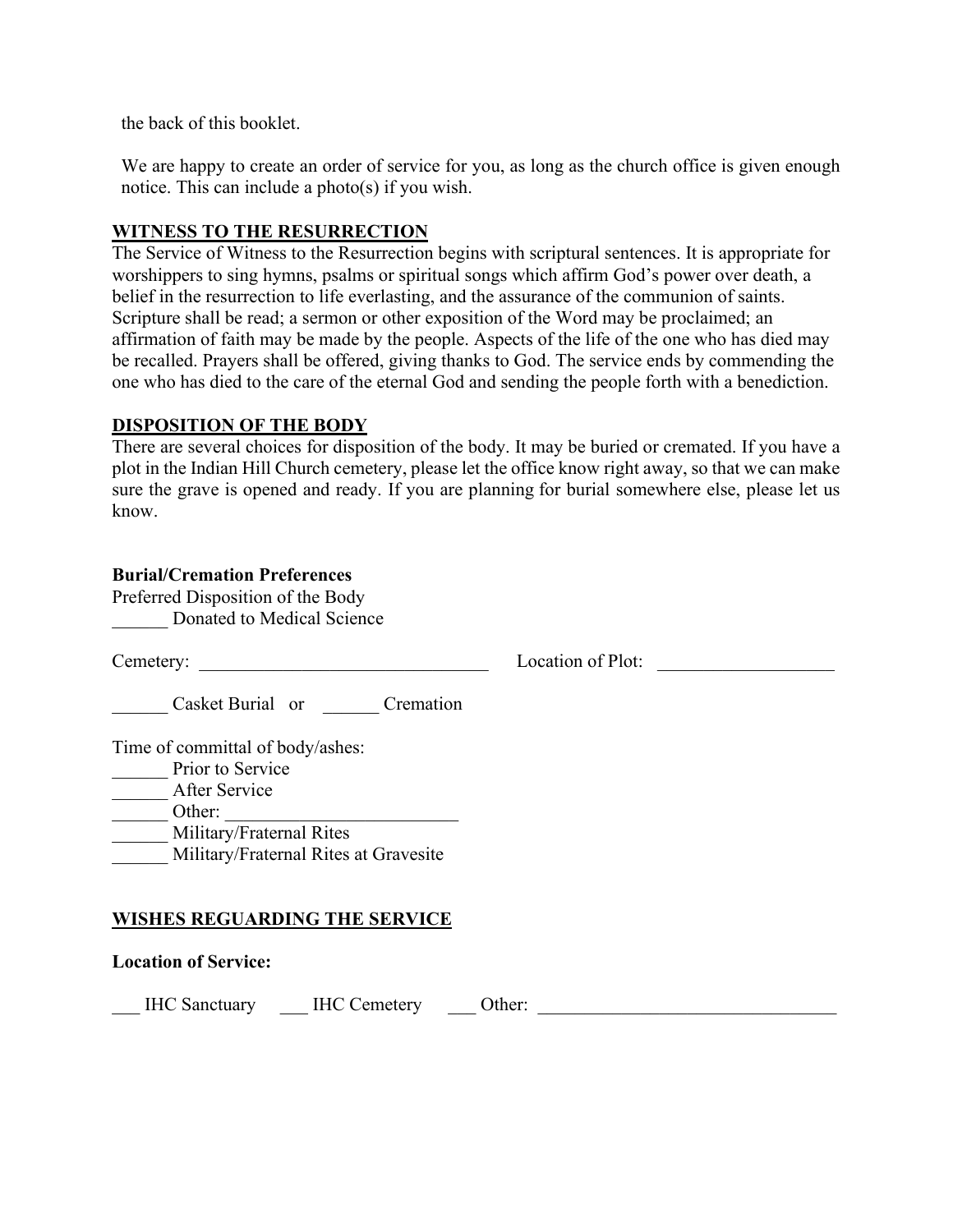## **Type of Service Desired:**

The Funeral Service is a service where the body/cremains is/are present and a combination of the memorial and graveside services are done.

The Memorial Service is a service where the body is not present, and internment of the remains in a Service of Committal has either preceded the service or will take place at a later time determined by the family.

The Graveside Service is a service that takes place at the burial site, with the Service of Committal being part of the service.

The Indian Hill Church is unique, and it is the practice of the church for both Clergy to be involved in all funeral services at Indian Hill Church, unless the family specifically requests for only one to be involved. If there are clergy from other congregations or denominations that you would like to participate in the funeral, please let us know.

All liturgies occurring in the Indian Hill Church are the responsibility of the clergy of the church. Clergy from another church can be invited to participate, but only by the Indian Hill Church clergy.

All services are services of worship for the community of faith, and each is a Service of Witness to the Resurrection of Jesus Christ. The Funeral Service is a service of worship that focuses on the goodness and grace of God, and which give comfort and support to those who grieve. The pastor or priest will guide the selection of appropriate liturgy, scripture and hymns. The church's organist will provide suitable sacred music. If additional instrumentalists or vocalists are desired, it is the responsibility of the family to contact the musicians and cover their compensation.

The pastor or priest can provide names and contact information for additional musicians.

Other Special Requests:

Casket Pall:

Provided by Indian Hill Church American Flag (if veteran)

The church provides a white pall for every funeral service. A pall is a large cloth which covers the casket during the service. It represents the covering of the Christian by the righteousness of Christ and alludes to the baptismal waters of death and new life in Jesus. Where appropriate, the American flag may be used in lieu of the pall.

If the family chooses to use a flower pall, it will be removed when the casket enters the church. The church pall (or flag) will then cover the casket during the service. Following the benediction, as the casket is taken from the church, the flower pall may again be placed on the casket.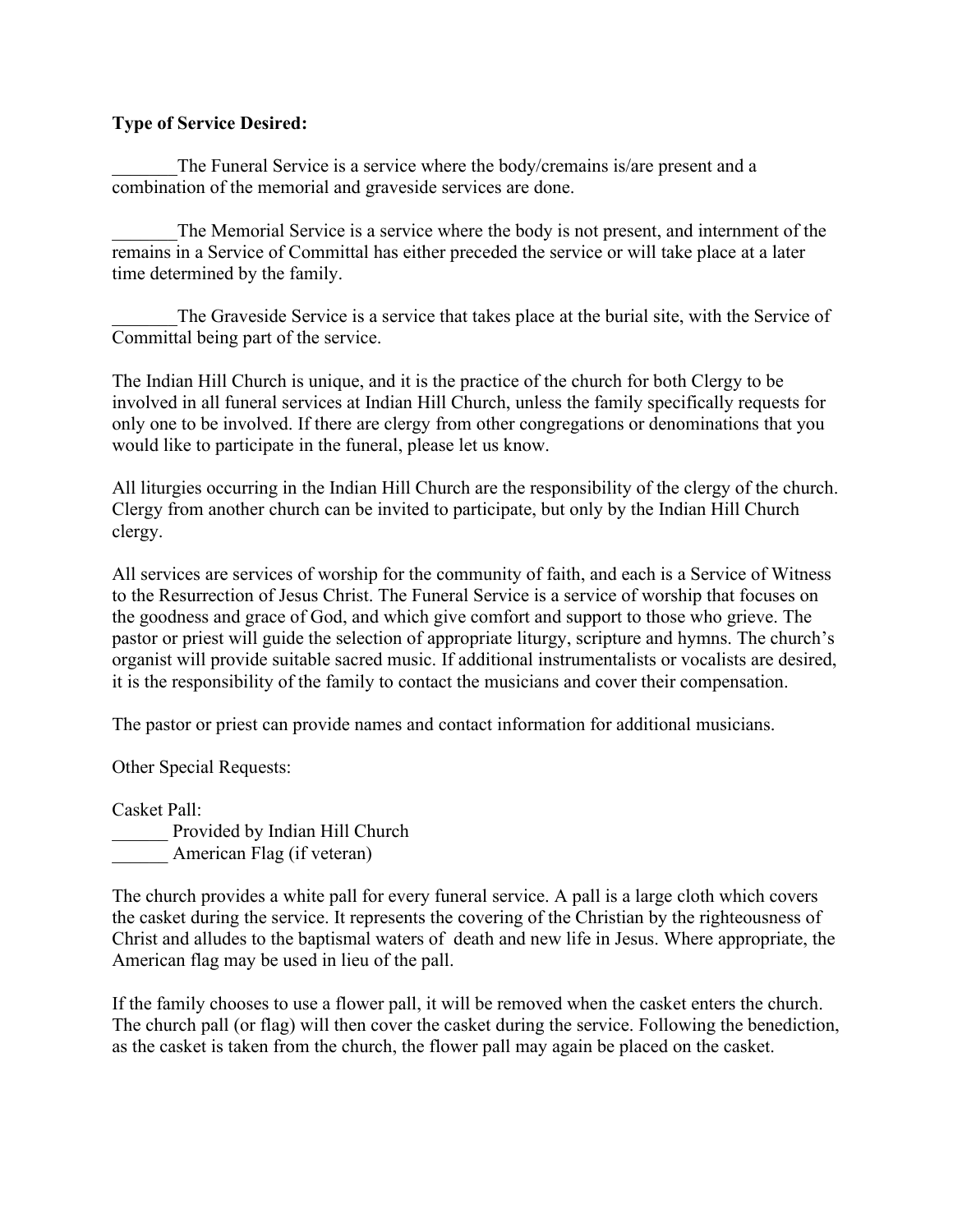Wishes Regarding Pallbearers: If you desire to have pallbearers (or honorary pallbearers) used in the service where the body is present in either a casket or urn, and is concluded with a Service of Committal at the burial site.

The Indian Hill Church sanctuary seats 275 comfortably for larger crowds we can set up for overflow into the Guild Hall.

**SCRIPTURES TO CONSIDER** (The Indian Hill Church uses the New Revised Standard version)

## **Old Testament Readings**

Isaiah 25:6-9 (He will swallow up death forever) Isaiah 61:1-3 (To comfort those who mourn) Lamentations 3:22-26, 31-33 (The Lord is good to those who wait for him) Wisdom 3:1-5, 9 (the souls of the righteous are in the hands of God) Job 19: 21-27a (I know that my redeemer lives)

#### **New Testament Readings**

Romans 8: 14-19, 34-35, 37-39 (The glory that shall be revealed) I Corinthians 15: 2-26, 35-38, 42-44, 53-58 (The imperishable body) II Corinthians 4:16-5:9 (Things that are unseen are eternal) I John 3:1-2 (We shall be like him) Revelation 7:9-17 (God will wipe away every tear) Revelation 21:2-7 (Behold, I make all things new)

# **Gospel Readings**

(If you are having Eucharist with your service, a Gospel reading is required) John 5:24-27 (Those who believe have everlasting life) John 6: 37-40 (All that the Father gives to me will come to me) John 10:11-16 (I am the good shepherd) John 11:21-27 (I am Resurrection and I am Life) John 14:1-6a (In my Father's house are many rooms)

Scriptures Requested:

#### **MUSIC AND HYMNS**

Hymns should be chosen which affirm the goodness and grace of God, and which give comfort and support to those who grieve. The clergy and or music director will guide the selection of appropriate hymns. The church's organist will provide suitable sacred music. If additional instrumentalists or vocalists are desired, it is the responsibility of the family to contact the musicians and cover their compensation.

\_\_\_\_\_\_\_\_\_\_\_\_\_\_\_\_\_\_\_\_\_\_\_\_\_\_\_\_\_\_\_\_\_\_\_\_\_\_\_\_\_\_\_\_\_\_\_\_\_\_\_\_\_\_\_\_\_\_\_\_\_\_\_\_\_\_\_\_\_\_\_\_\_\_\_\_\_\_

\_\_\_\_\_\_\_\_\_\_\_\_\_\_\_\_\_\_\_\_\_\_\_\_\_\_\_\_\_\_\_\_\_\_\_\_\_\_\_\_\_\_\_\_\_\_\_\_\_\_\_\_\_\_\_\_\_\_\_\_\_\_\_\_\_\_\_\_\_\_\_\_\_\_\_\_\_\_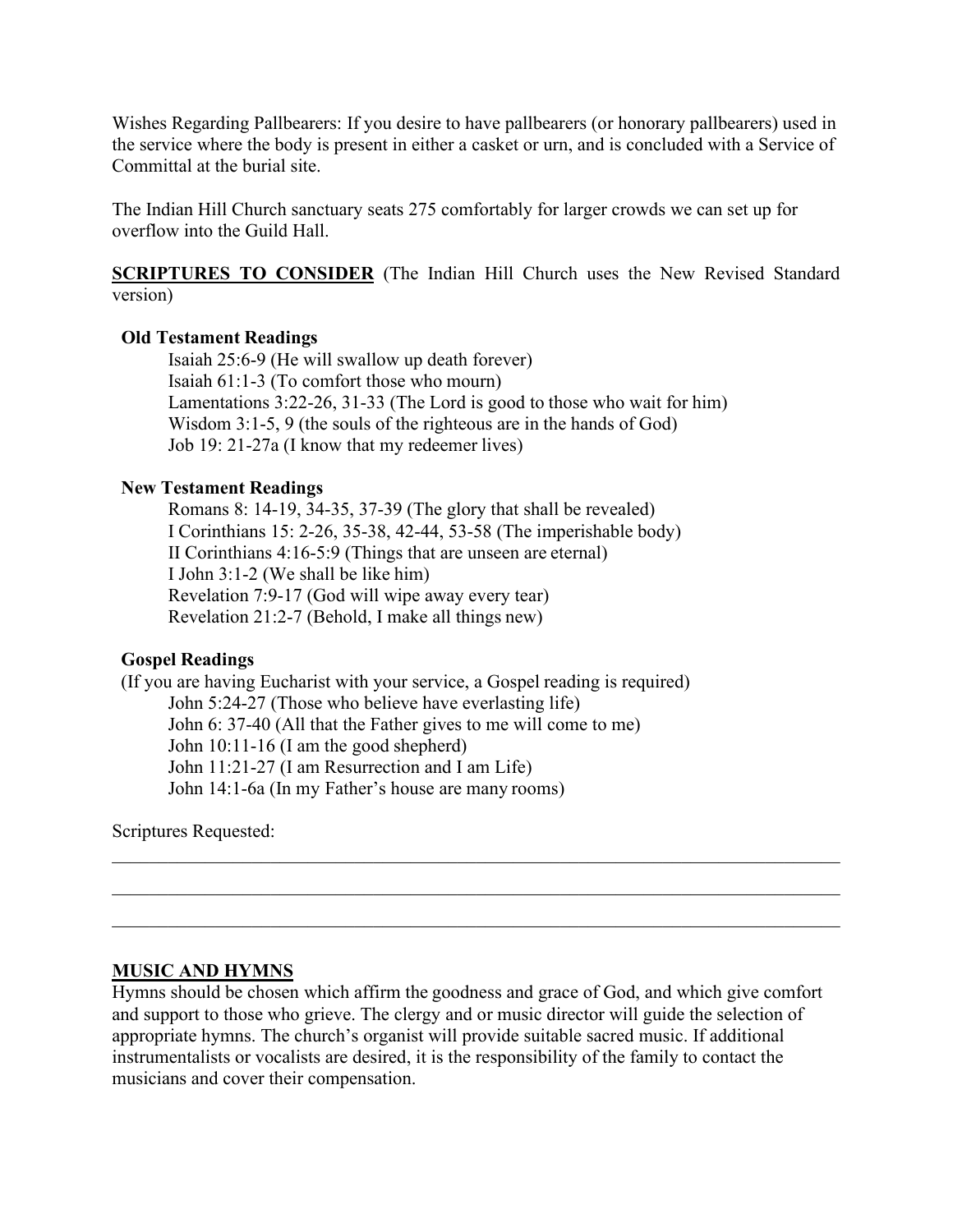Hymn Selections:

Organ/Piano/Soloist Selections:

#### **FLOWERS**

It is our expectation that the family will arrange flowers for the church with their own florist. The florist should call the church office with any questions about size or placement. Flowers sent as memorials will be placed in the windows. We cover all caskets with a funeral pall while they are in the building.

 $\mathcal{L}_\mathcal{L} = \mathcal{L}_\mathcal{L} = \mathcal{L}_\mathcal{L} = \mathcal{L}_\mathcal{L} = \mathcal{L}_\mathcal{L} = \mathcal{L}_\mathcal{L} = \mathcal{L}_\mathcal{L} = \mathcal{L}_\mathcal{L} = \mathcal{L}_\mathcal{L} = \mathcal{L}_\mathcal{L} = \mathcal{L}_\mathcal{L} = \mathcal{L}_\mathcal{L} = \mathcal{L}_\mathcal{L} = \mathcal{L}_\mathcal{L} = \mathcal{L}_\mathcal{L} = \mathcal{L}_\mathcal{L} = \mathcal{L}_\mathcal{L}$ 

\_\_\_\_\_\_\_\_\_\_\_\_\_\_\_\_\_\_\_\_\_\_\_\_\_\_\_\_\_\_\_\_\_\_\_\_\_\_\_\_\_\_\_\_\_\_\_\_\_\_\_\_\_\_\_\_\_\_\_\_\_\_\_\_\_\_\_\_\_\_\_\_\_\_\_\_\_\_

\_\_\_\_\_\_\_\_\_\_\_\_\_\_\_\_\_\_\_\_\_\_\_\_\_\_\_\_\_\_\_\_\_\_\_\_\_\_\_\_\_\_\_\_\_\_\_\_\_\_\_\_\_\_\_\_\_\_\_\_\_\_\_\_\_\_\_\_\_\_\_\_\_\_\_\_\_\_

\_\_\_\_\_\_\_\_\_\_\_\_\_\_\_\_\_\_\_\_\_\_\_\_\_\_\_\_\_\_\_\_\_\_\_\_\_\_\_\_\_\_\_\_\_\_\_\_\_\_\_\_\_\_\_\_\_\_\_\_\_\_\_\_\_\_\_\_\_\_\_\_\_\_\_\_\_\_

#### **OTHER DETAILS TO CONSIDER**

#### **Visitation with the Family**

Location of Visitation: \_\_\_\_\_\_ IHC (Sanctuary/Guild Hall/Library)  $\frac{1}{\sqrt{2\pi}}$  Funeral Home: Private Residence

#### **Memorial Contributions**

Wishes Regarding Contributions: \_\_\_\_\_\_ Contributions to Indian Hill Church **Contributions to Specific Charities** List charities here:

#### **Obituary**

You may attach a prepared obituary or any specific information that you wish to be given to the funeral home and or newspaper.

 $\_$  , and the set of the set of the set of the set of the set of the set of the set of the set of the set of the set of the set of the set of the set of the set of the set of the set of the set of the set of the set of th

 $\_$  , and the set of the set of the set of the set of the set of the set of the set of the set of the set of the set of the set of the set of the set of the set of the set of the set of the set of the set of the set of th

 $\_$  , and the set of the set of the set of the set of the set of the set of the set of the set of the set of the set of the set of the set of the set of the set of the set of the set of the set of the set of the set of th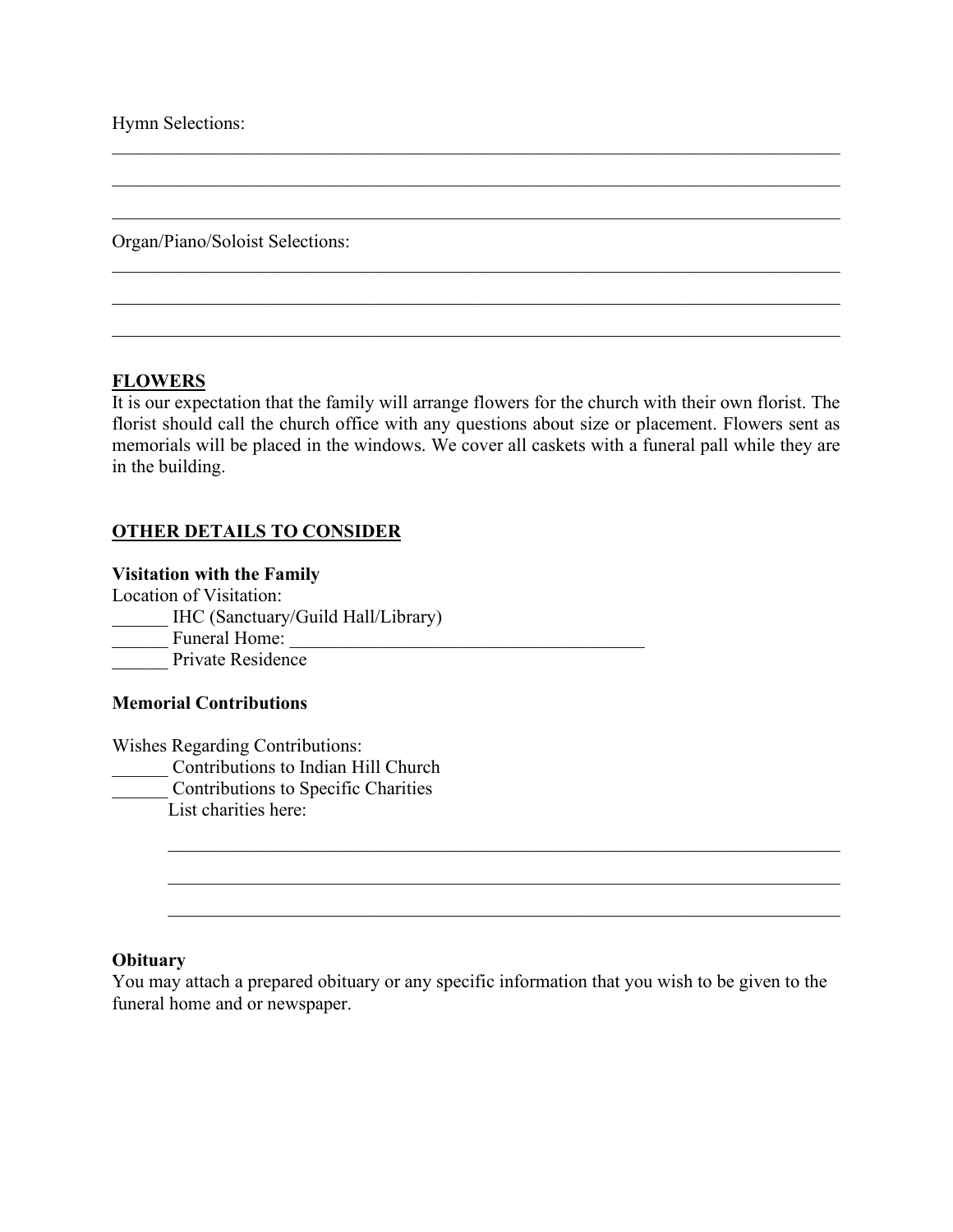# **AFTER THE FUNERAL**

It is sometimes possible for the family to hold a reception in the Guild Hall or the Library of the church after the service. The family is responsible for hiring the caterer and for paying the sexton for extra time spent setting up and cleaning up. Please let us know right away if you would like to do this. There are times when other events are scheduled and the Guild Hall is not free, and we ask you to be understanding of this.

## **FEES AND EXPENSES**

If you are working with a funeral home, they will arrange for payment of fees for the organist, sexton and building use. If you are a member of the church and have already purchased a burial lot, the costs for opening the grave and ordering the marker are arranged with the Business Administrator. You may purchase a lot if you are a member of the church. This is also arranged with the Business Administrator.

If you are not working with a funeral home, the family is expected to pay the fees:

| Organist:                                                                  | \$250            |
|----------------------------------------------------------------------------|------------------|
| Any other musicians:                                                       | \$150 per person |
| Sexton:                                                                    | \$150            |
| Building use (for non-members):                                            | \$200            |
| Honorarium for the clergy: not necessary or specified, but \$200 is usual. |                  |

If you have a reception at the church, the following are building usage fees:

| Guild Hall:                | \$75  |
|----------------------------|-------|
| Guild Hall and Kitchen:    | \$100 |
| Guild Hall Setup/Breakdown | \$30  |
| Cleaning                   | \$40  |
| Dishes and Tablecloths     | \$35  |
| Tablecloth cleaning        | \$15  |